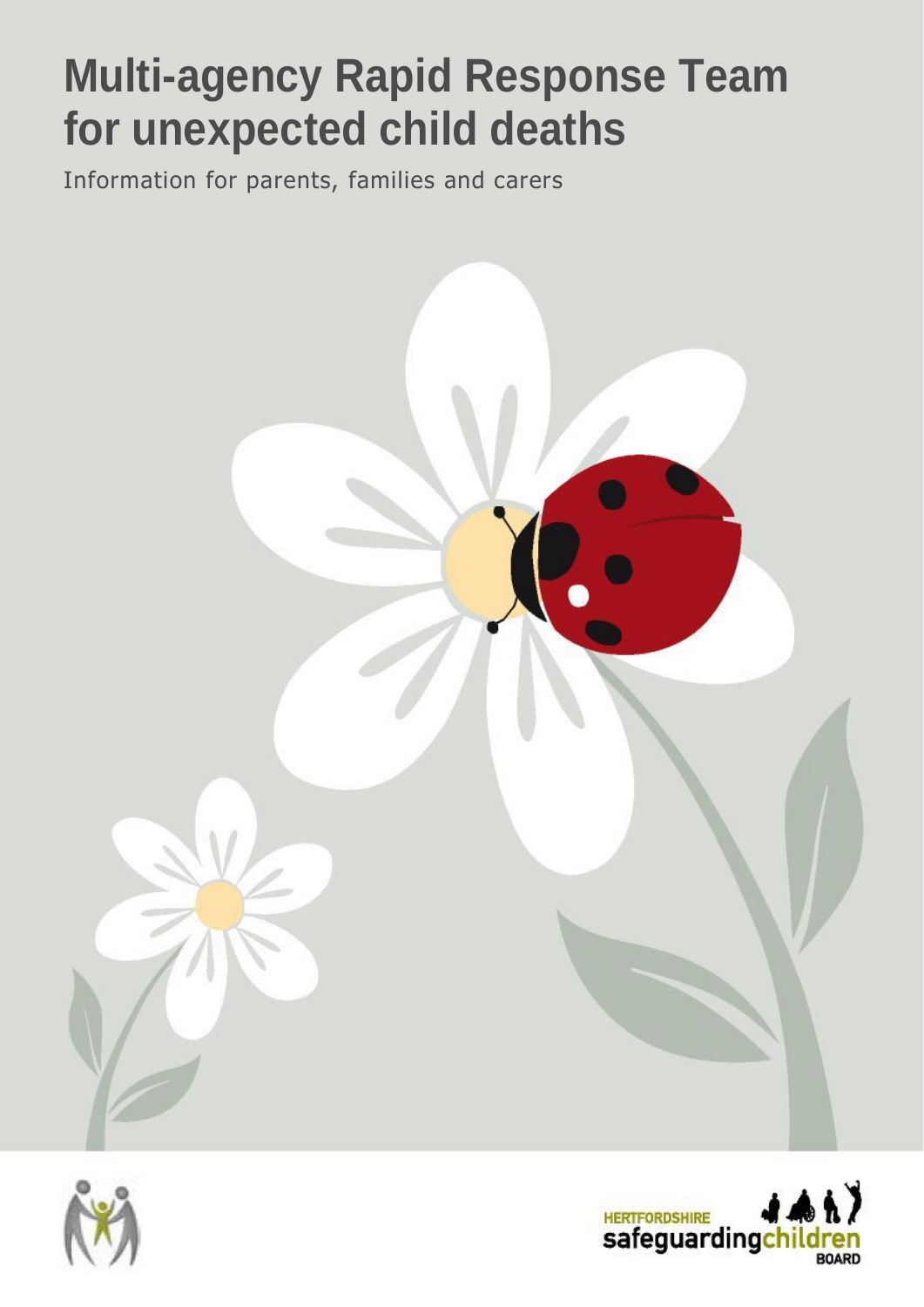### Who is in the team?

The Rapid Response Team consists of specialist nurses, police officers and social workers who are committed to ensuring that everything possible is done to find out why your child died and that your family gets the support you need at this time. The team are working on behalf of the Coroner.

The team recognises that the death of any child is a tragedy. The time immediately following the death of a child is deeply distressing and yet important decisions need to be made.

The Rapid Response Team is led by a senior nurse who we call a case clinician. The case clinician will usually meet you at home with a police officer. The presence of the police officer may be a shock but it is vital that they gather the information needed for all sudden unexpected deaths.

The case clinician will co-ordinate team members who will include your GP, social workers, police officers, school nurses , and where appropriate, school teachers or any other health or care professionals who were regularly having contact with your child. This team will undertake the investigation and is also responsible for putting into place the support needed by your family now and into the future.

We will, as far as we can, include you as partners in the investigation and provide as much information as is possible both now and in the future.

## What does the team do?

The coroner is notified of any unexpected child death by the police. Within three to five days following your child's death the case clinician will coordinate a professionals meeting so that everyone can share information. This is done to support the investigation and also provides an opportunity for the team to formulate and co-ordinate a plan which offers the support that you and your family may need at this sad time.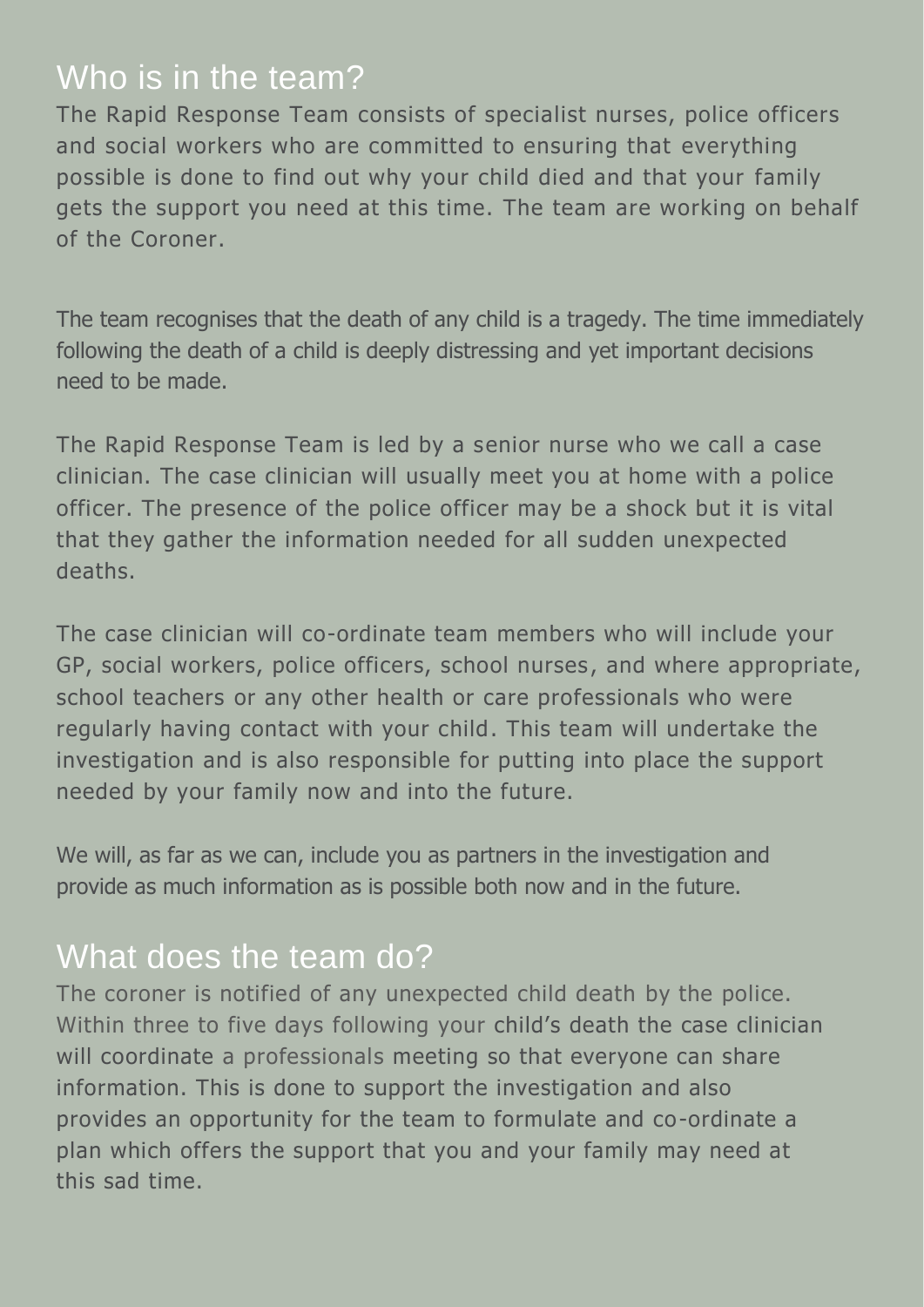This plan will be discussed with you by a member of the team, for example the case clinician or child contact officer from Hertfordshire police.

If a post mortem needs to be held it will usually take place as soon as possible after the death of your child. You will be asked by the child contact officer or case clinician who you would like to explain the postmortem findings to you; this may be your own GP, a paediatrician or the Coroner's Officer.

## **What is the Child Death Overview Panel?**

In Hertfordshire the deaths of all children are also reviewed by the Child Death Overview Panel represented by professionals from many agencies. The purpose of these reviews is to learn lessons and to make appropriate recommendations or champion campaigns that may improve the health, safety and wellbeing of all children and help to prevent further child deaths in similar circumstances.

## **Questions?**

We recognise that every family is unique. We will do our best to make sure we can meet your needs in a way that helps you. There may be occasions when professionals say things you may not understand. Your case clinician will leave you

with their contact number and will answer any questions you have.

#### **Frequently Asked Question**

Can I ask for a professional working with my child to attend the meeting? **Yes, please let us know if there is a relevant professional working with your child who you would like us to consider inviting to the information sharing meeting.**